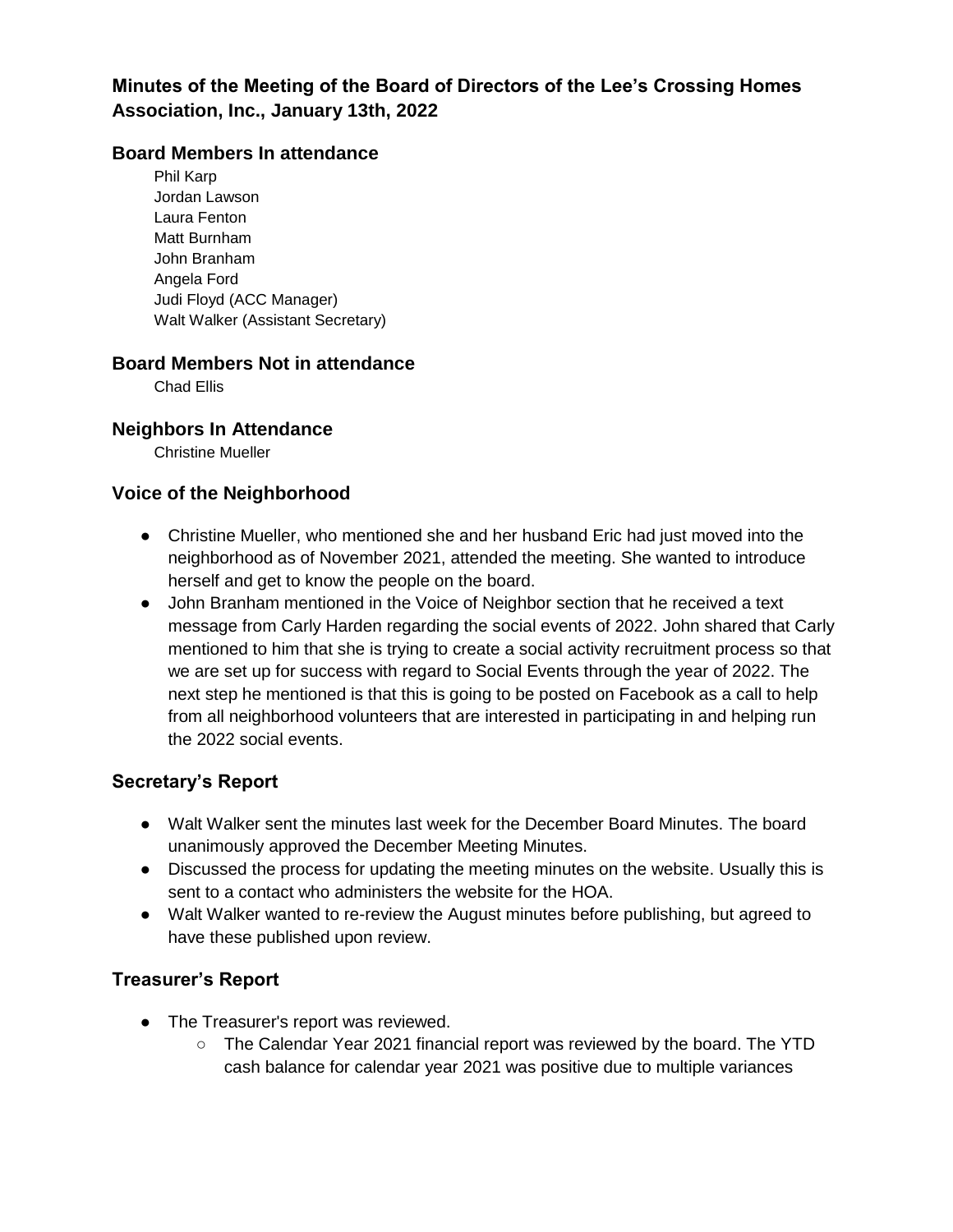- $\circ$  The Calendar Year 2022 budget report was reviewed. It was agreed to edit the comment to reflect the actual assessment due of \$410 vs what was reflected as of \$395. It was also discussed on where we should collect past dues from prior years HOA dues. It was discussed that the process for these homes is that a lien is placed on the home, and the income is captured under the "Old Liens" category in the budget.
- The Cash Balance for the YTD budget is \$148,310 against a budget of \$170,910.
- Based on the adjustments suggested, the board agreed to approve the treasury report for year 2022
- Venmo transactions were discussed. It was discussed that if Venmo transactions for HOA payments are equal to or greater than \$600 or more then there is a requirement for the Lee's Crossing HOA to fill out a 1099 tax document for Venmo transactions. It was agreed that the Treasurer would be tracking these requirements on behalf of the board.

# **Tennis**

- Matt Burnham brought up a topic regarding using the tennis courts for pickle-ball games. Matt mentioned he would plan to facilitate a pickle-ball clinic for the neighborhood to see if other neighbors are interested in playing and if it is successful.
- It was mentioned that three teams were using the LC Tennis Courts during the winter season that we know of.
- The damage that was done to the tennis court as a result of lighting fireworks on the tennis courts was briefly discussed. The board agreed it was not worth the effort to attempt to fully clean the tennis courts back to the original condition as the damage doesn't appear to impact the functionality of the courts as the damage is completely cosmetic.
- A topic was raised with regard to the security of the Tennis Courts. It was suggested as a potential mitigation measure to change the access codes to the tennis courts every 30 days, or at a frequency more often than is done today as a way to try and mitigate unwanted access into the Tennis courts.
- It was also mentioned that the security cameras that were purchased in 2021 would be another mitigation step that would help control access to the Tennis court once installed. Phil Karp mentioned he is working through finding someone who can install the cameras at a reasonable price. Phil stated he was working on identifying a contractor to assist in helping install the cameras with the goal of having this task completed prior to 2022 Pool Season.
- No other items were discussed related to the Tennis Court

### **Pool**

● A topic was raised with regard to when the HOA issues payments to American Pools for the current calendar year. It was clarified that we pay them for services in th the current year in April, 2022, and that this payment in the spring covers from April 2021 to April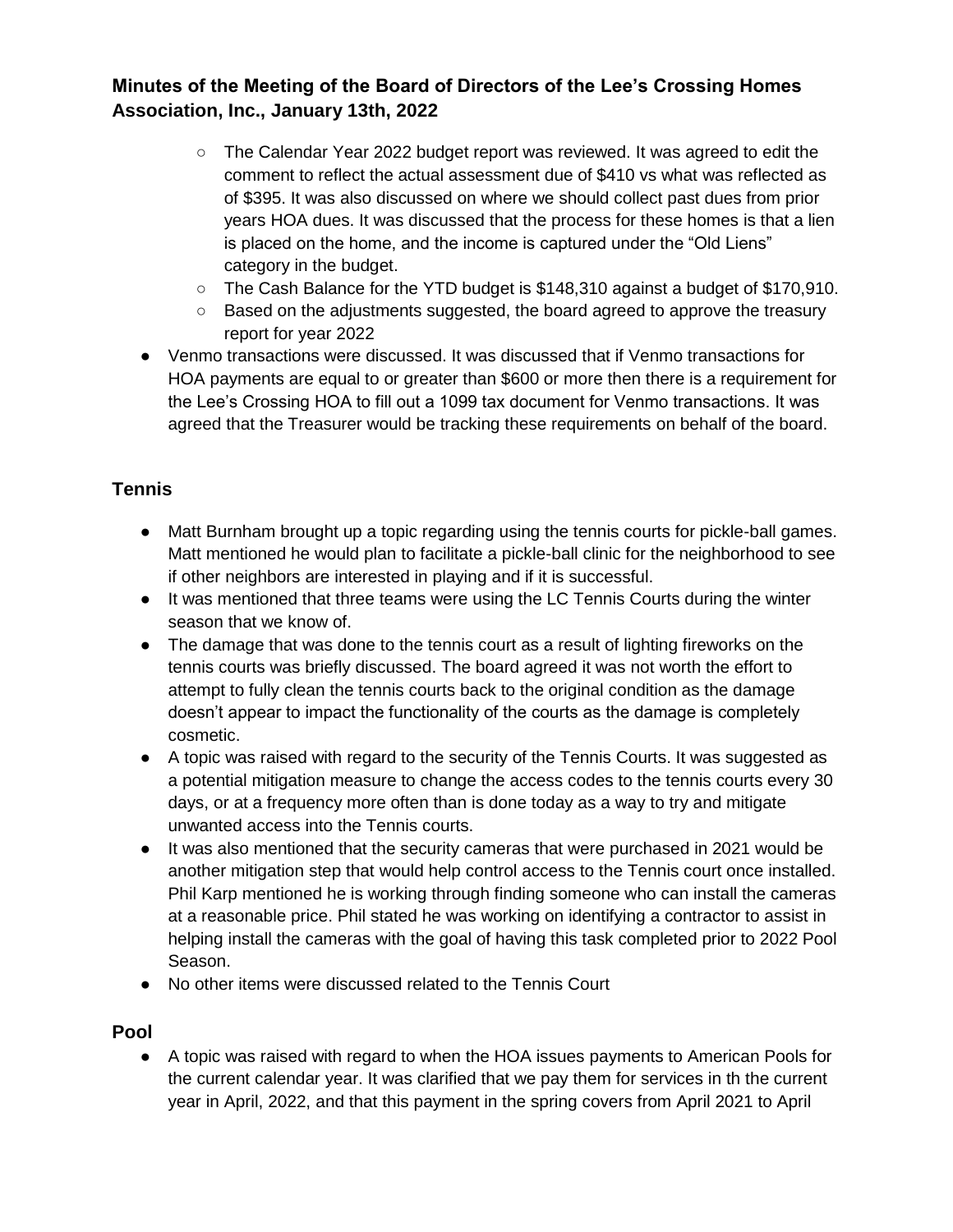2022. It was clarified that the prior payment made to American Pools in April 2021 covers the LC HOA up through Winter 2022 for Pool Maintenance.

- Phil Karp discussed the next steps with regard to the Coke Machine. He has made many attempts to try and get someone to take the Coke machine but he has not found any people who are willing to do this as of yet. John Branham agreed to make a connection with Phil to a local company that pays for scrap material, and suggested that they would be a potential candidate for taking the Coke Machine and perhaps having the Board make some additional revenue as a result.
- John Branham mentioned he is waiting on estimates for repairing and refinishing the pool deck. He mentioned that he has received multiple complaints from people in the neighborhood with regard to how hot the pool deck gets during the summer, and that it would be great to have a solution for this.
- John Branham also mentioned that he is working to obtain estimates on purchasing new chairs for the pool.

### **Social Events & Clubhouse**

- Phil Karp is going to meet with Jason Waters to discuss where the HOA is currently with the loan that we have on the Clubhouse to see if there is an opportunity to reduce our interest rate. It was discussed that this may not be worth pursuing if there could be a large refinancing/closing costs that might not make it worth this but that this would be assessed with Jason Waters
- Clubhouse rentals were not discussed as Chad was not present at the time.
- It was discussed that some people in the neighborhood were observed throwing trash away into the trash shed. An individual was identified by a board member and the board member addressed the individual directly while they were attempting to throw their personal trash away in the clubhouse trash receptacle, so we hope that this behavior does not continue. It was also discussed that we could use one of the surveillance cameras for monitoring the clubhouse trash shed after the cameras are installed.
- It was also discussed that we would have a sign created for the trash shed to advise residents that the trash receptacle is not allowed to be used by neighbors. Walt Walker agreed he would look into creating a sign for the trash shed area to advise neighbors on this.
- Discussed Dollar-On-Your-Door Initiative. John Branham mentioned that the neighborhood raised \$2,900 for the sanitation workers which was a big success as they were very pleased with the bonus.

### **Sign Post Painting**

• Discussed that this was approved for \$2,880 to have the sign posts repaired. No further topics discussed on this subject.

### **Misc. Topics**